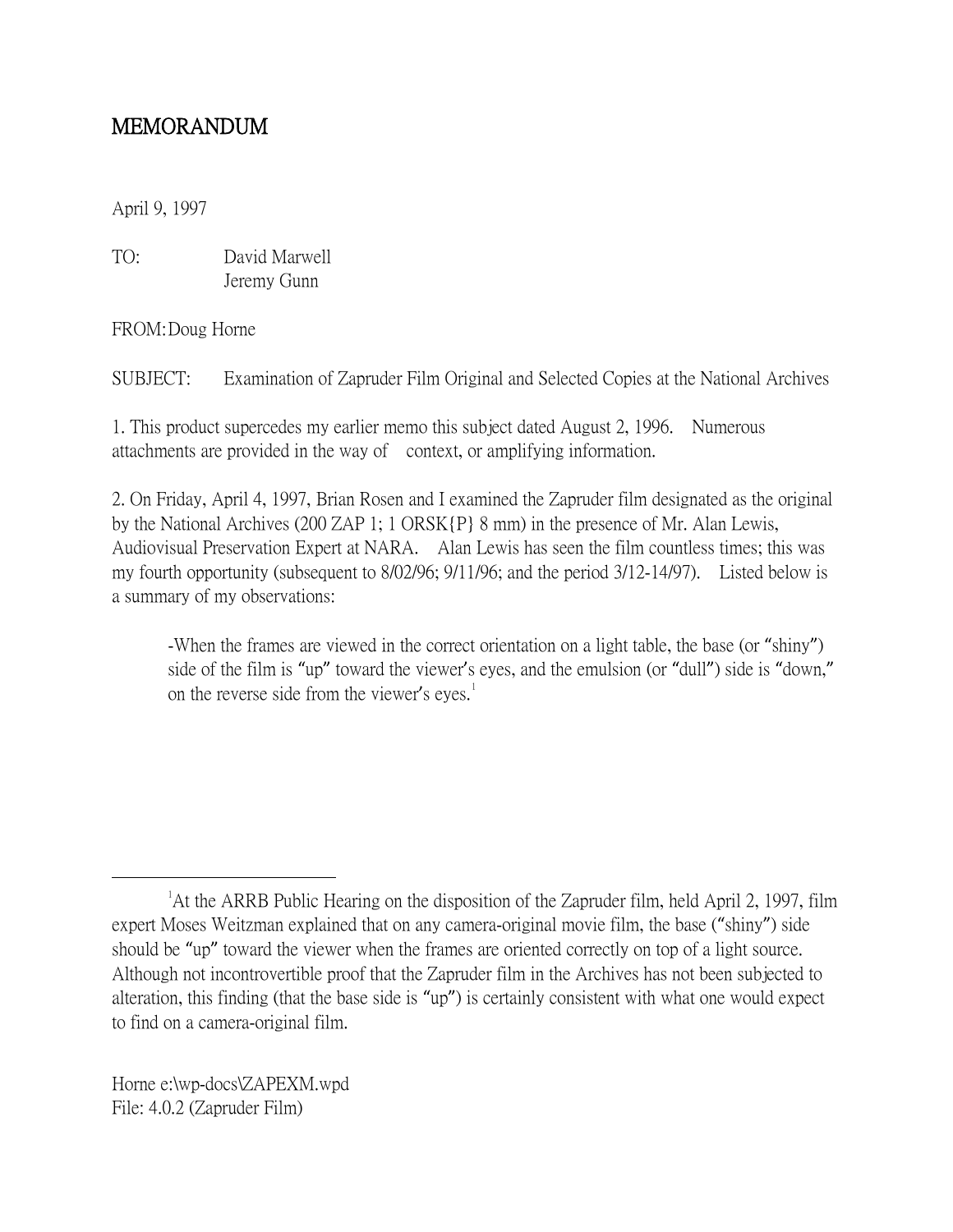-The "home movie" portion of Zapruder's film (consisting of domestic scenes of a woman in blue, a child standing behind a tree, a baby sitting on a green lawn, and a child playing), shot on the "A" side of his reel of double 8 mm film, is *not* present on the reel in the National Archives with the film designated as the original assassination film (200 ZAP 1; 1 ORSK{P}  $8 \text{ mm}$ ).<sup>[2](#page-1-0)</sup> The whereabouts of the "home movie" are presently unknown.

-An affidavit executed by Abraham Zapruder concerning the developing of the original film<sup>[3](#page-1-1)</sup> states that "the end of the processed film and carrier strip, inside the carton, were perforated by Eastman Kodak Company at the time of processing with the following identification number: 0183." Repeated examination has confirmed that this punched number is *not* present on the film designated as the original Zapruder film. It's absence, however, does not appear significant, because careful examination of the two Secret Service copies (onto which this unique number "0183" was photographically printed during the copying process) reveals that the photographically printed number "0183" appears on these copies contiguous with the beginning of the "home movie" (specifically, immediately prior to the "woman in blue" inside a house), not with the assassination sequence; since the "home movie" is not present on the same reel as the original film, one would therefore not expect to find this punched number contiguous with the assassination sequence on the original film.

-A typewritten label, dated May 15, 1973 and affixed to the inside of the film can in which the original film is stored, was photocopied in an enlarged format and is provided here as attachment three.

<span id="page-1-1"></span><sup>3</sup>The complete set of affidavits (all dated November 22, 1963) prepared by Abraham Zapruder regarding the developing of his original film by Kodak in Dallas, the exposure of three first-generation copies at the Jamieson Film Co. in Dallas, and the subsequent developing of those three copies back at the Dallas Kodak laboratory, are all provided here as attachment one. A letter to C. D. Jackson, publisher of Life magazine, prepared by Abraham Zapruder on November 25, 1963, explains the sequence in which the original and copies were developed, and complements the affidavits; it is provided here as attachment two.

Horne e:\wp-docs\ZAPEXM.wpd File: 4.0.2 (Zapruder Film)

<span id="page-1-0"></span> $\overline{\phantom{a}}$  2 <sup>2</sup>The Dealey Plaza (assassination) footage was exposed on the "B" side of Zapruder's reel of film.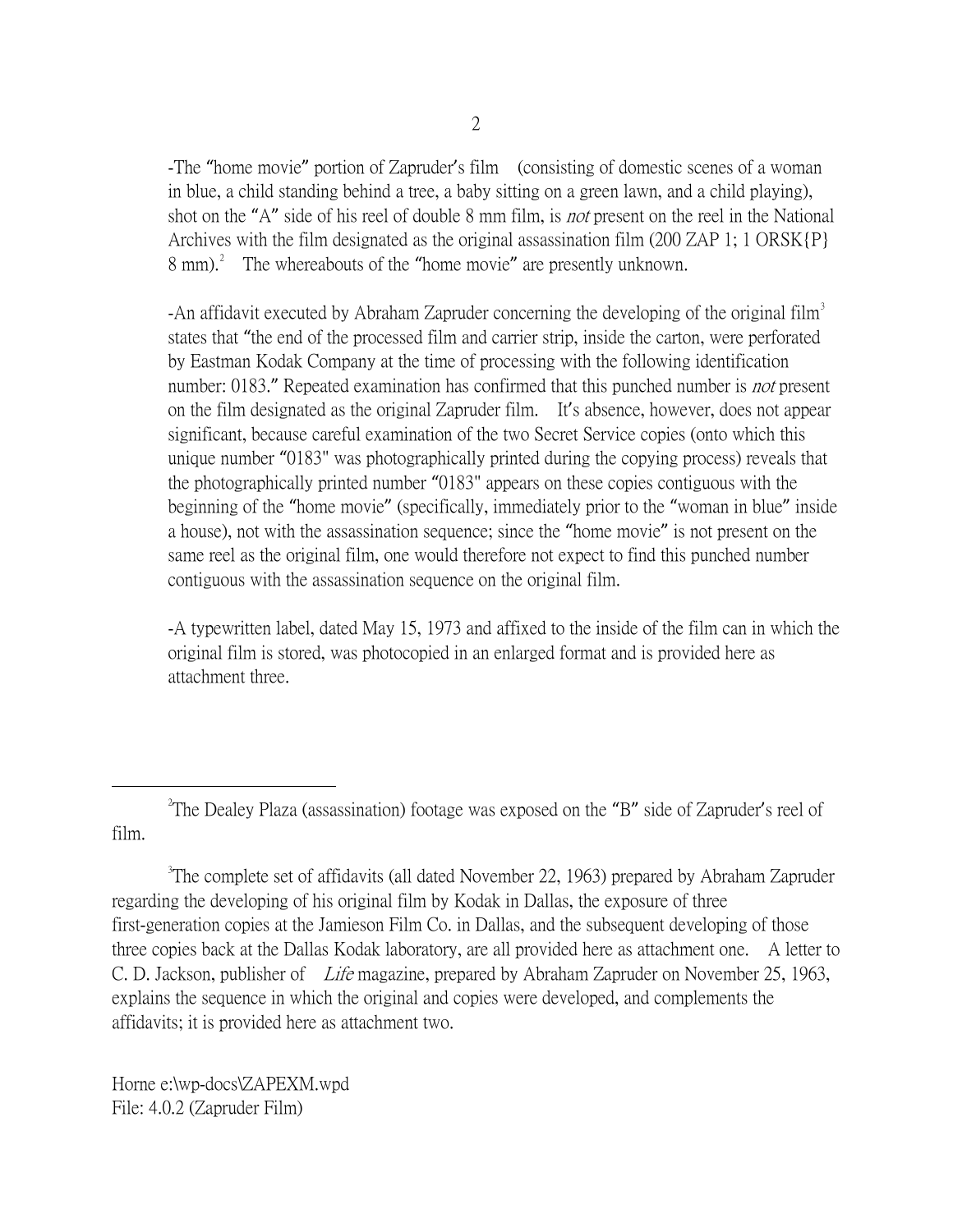-Edge print lettering which reads "Kodachrome II" and "Safety Film," and date code represented by a vertical bar followed by two triangles, appears in the margins of the film.<sup>[4](#page-2-0)</sup>

-Images are present between the sprocket holes in the original film, whereas none of the Zapruder film copies yet examined have any images between the perforations. As previously noted by others, I have also observed that the quality of the images between the sprocket holes is markedly different than the quality of the images in the frames which get projected--the images between the sprocket holes are contiguous with the images in each projected frame, but exhibit less vivid color than the projected portion of each image, and appear somewhat "silvery" or washed-out in terms of exposure. Kodak's letter to the ARRB of January 7, 1997 forwarded an enclosed technical report written by Mr. Roland J. Zavada dated December 19, 1996, which expresses the opinion that claw flare, vignetting, and/or development turbidity may account for the differing quality of these intra-sprocket images. If the ARRB chooses to have film tests conducted in Zapruder's camera, a scientific "control" baseline will then exist against which the validity of this expert opinion can then be evaluated by individual researchers.

-During my examination of the original Zapruder film on April 4, 1997, I created a film "map" which diagrams exactly what appears on the reel in the National Archives; this is appended to this memo as attachment five.

-Mr. Alan Lewis of NARA forwarded a memorandum by fax on April 4, 1997 which transmitted to the ARRB a photocopy of a Kodachrome II film instruction sheet which contains information on the film speed, and a daylight exposure table; this is appended to this memo as attachment six.

-Subsequent examination of Secret Service copies 1 and 2 revealed that many frames shot on the "B" side of Zapruder's film, which are present on both Secret Service copies, are missing from the reel of original film in the Archives. Both Secret Service copies 1 and 2 contain about 60 frames of what appears to be a portion of a green chair (possibly shot during a camera test immediately after threading up side "B"), followed by about 117 frames of Dealey

<span id="page-2-0"></span> $\frac{1}{4}$ <sup>4</sup>A date code chart provided by Alan Lewis of NARA, provided here as attachment four, identifies a film with two triangles as having been manufactured in either 1941 or 1961. Since Kodachrome II 8 mm home movie film was first marketed in 1961, the Zapruder film in the National Archives is identified as having been manufactured in 1961.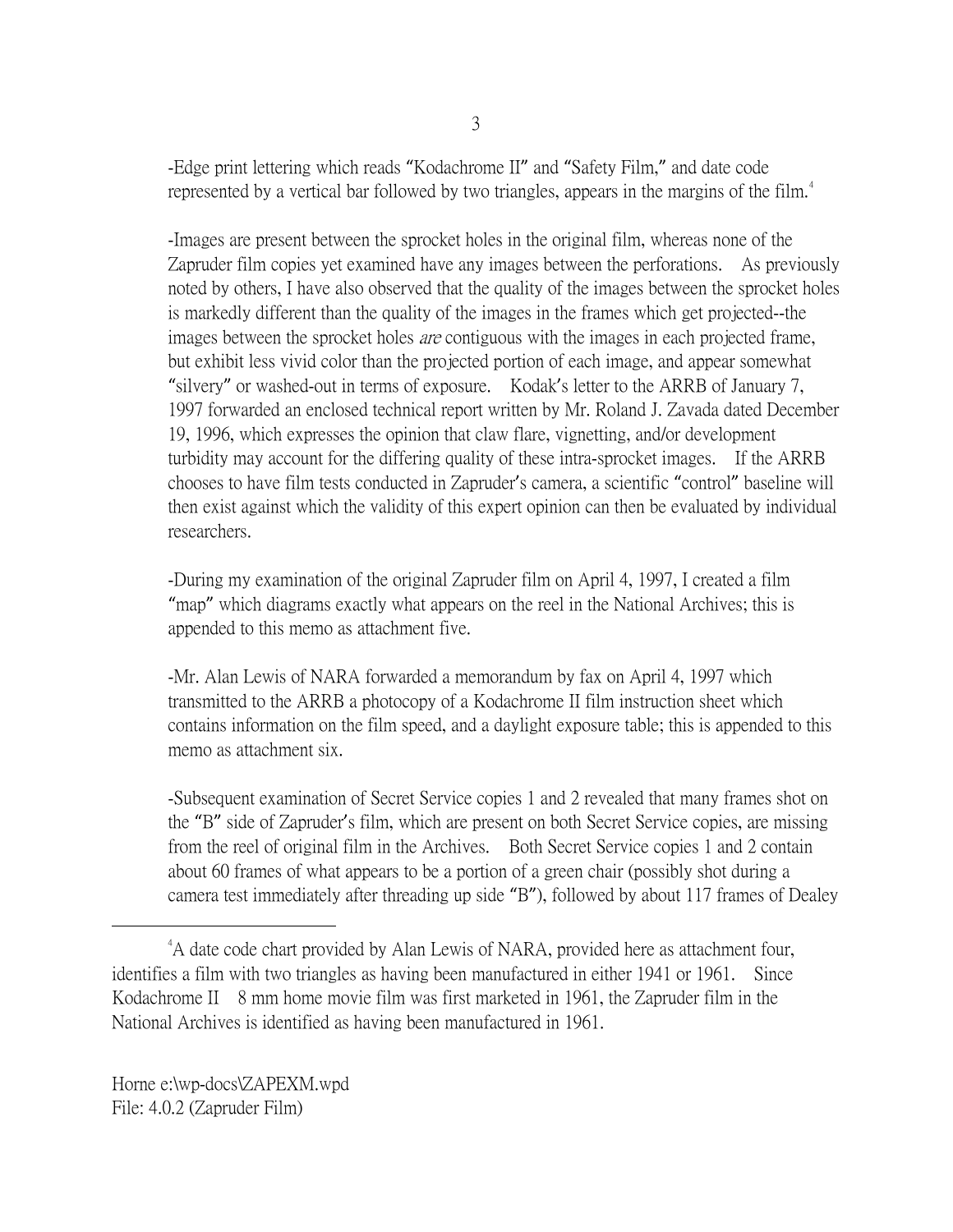Plaza bystanders (Marilyn Sitzman, and Charles and Beatrice Hester, near the Pergola), before giving way to the lead motorcycle escort on the assassination portion of the film. On the original Zapruder film in the Archives, the entire "green chair" footage is missing, and only 14.5 frames (of approximately 117 total) of the Dealey Plaza bystander sequence is present immediately prior to the lead motorcycle sequence. Presumably, someone (at some point subsequent to the exposure of the three first-generation copies on November 22, 1963) removed footage that they thought was unimportant from the original film.

3. I have examined various 8 mm copies of the Zapruder film, in August and September 1996, and again in March 1997, and have recorded summary results of these observations on a data chart which is included here as attachment seven to this memo. Noteworthy observations included the following:

-Secret Service copies no. 1 and 2 exhibit characteristics which are consistent with the commonly held belief that they are two of the three first-generation copies created on November 22, 1963; namely:

-When the frames are viewed correctly, the emulsion (or "dull") side is up.<sup>[5](#page-3-0)</sup>

-Secret Service documents written in January, 1964 (attachments ten and eleven), along with Zapruder's letter of November 25, 1963 to C. D. Jackson laying out the terms of his second and final contract with Life magazine (attachment twelve), seem to establish that the two Secret Service copies received in November, 1963 were first-generation copies made prior to Zapruder's sale of the film to Life.

Horne e:\wp-docs\ZAPEXM.wpd File: 4.0.2 (Zapruder Film)

<span id="page-3-0"></span> $\frac{1}{5}$ On April 2, 1997, film expert Moses Weitzman told me that next-generation copies made in a contact printer should have the opposite-side-up from the original from which they were copied. Thus, he said, if a camera-original film (base "up") is copied in a contact printer, the opposite side should be "up" in the next-generation copies; since the original Zapruder film is base side "up," the fact that the two Secret Service copies are emulsion ("dull") side "up" is consistent with what one would expect in a first-generation copy of the original made in a contact printer. ARRB staff interviews with Mr. Bruce Jamieson and Mr. Frank Sloan (attachments eight and nine) established that the copies made on 11/22/63 at the Jamieson Film Co. were made in a contact printer.